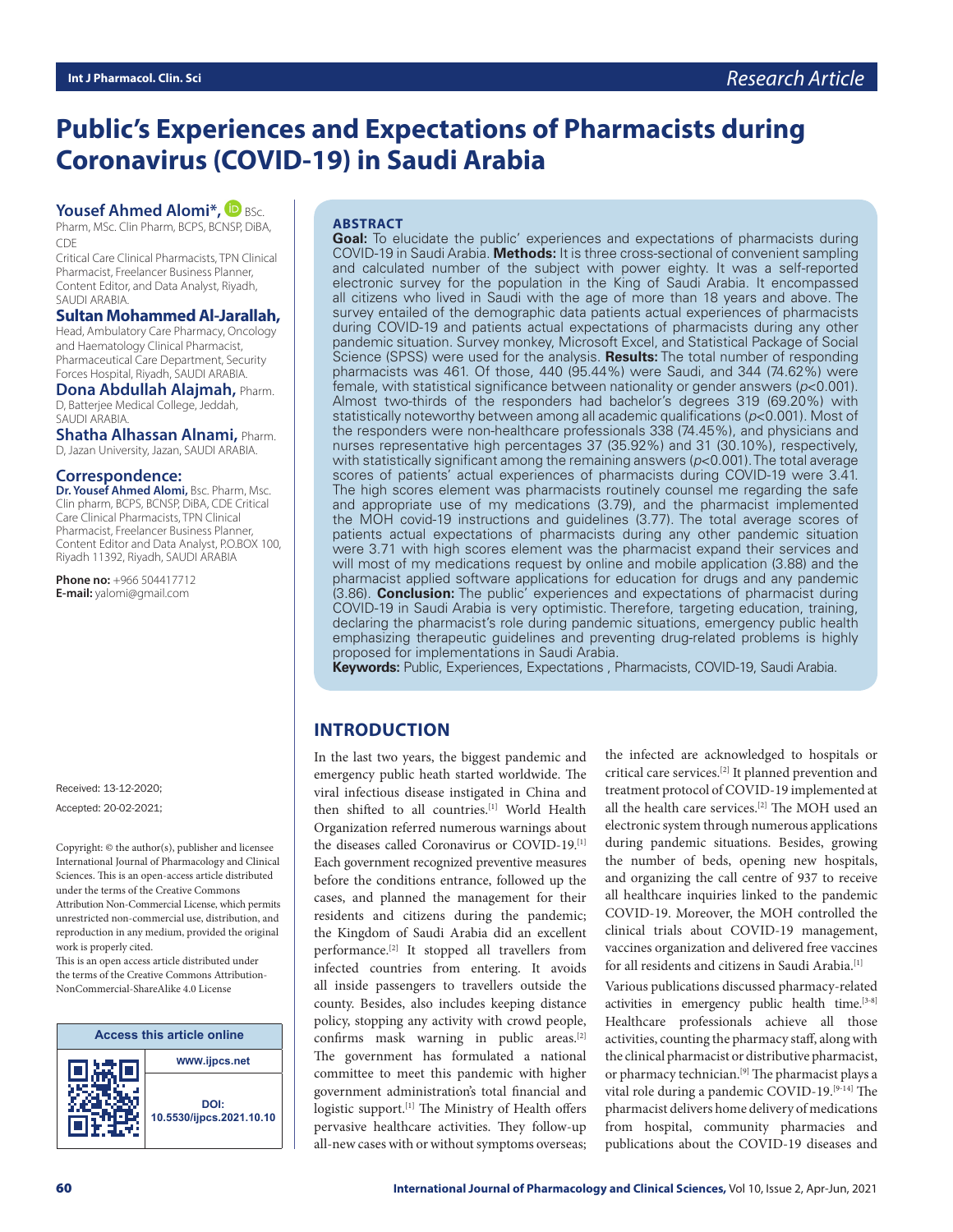drug information;[1] also, educational materials by an electronic application and patients education performance. Deliver enough medications, organized disinfectant solution, and hand sanitizer to the patients.[8] Besides, the pharmacists contributed in therapeutic guidelines of the COVID-19 pandemic.<sup>[8]</sup> The improvement of the pharmacist's activities wants the pharmacist's performance assessment. It needs to discover the patient's experience and future expectations during a pandemic and infectious emergency public health situation. Numerous studies conversed physician or dentist experience and future expectations of pharmacists during regular days.<sup>[15-21]</sup> Another study talked the perception of pharmacists or drug distribution systems during COVID-19.[22] The authors tried to combine two kinds of tasks by counting patient experience and expectations of the pharmacist and performance during COVID-19: the author is not acquainted with any search about the current topic locally or in Gulf and Middle Eastern countries. The present study purposes to announce the patient experience and expectations of pharmacists during COVID-19 in Saudi Arabia.

## **METHODS**

It is a two-month cross-sectional study of public' experiences and expectations of pharmacists during COVID-19 in Saudi Arabia. It was a selfreported electronic survey for the population in the King of Saudi Arabia. It encompassed all citizens who lived in Saudi with age more than 18 years and above. Any unfinished reports or locations outside of Saudi Arabia will be omitted from the study. The survey resided of demographic data, counting locations, gender, material status, age, responder qualifications, occupational status, and monthly income. It also includes the second part of patients' actual experiences of pharmacist during COVID-19 and patients actual expectations of pharmacists during any other pandemic situation. The 5-point Likert response scale system was used. The sample was intended according to the previous literature with unlimited population's size, population's percentage 50%, the confidence level 95% with z score of 1.96, margin of error 5%, and drop-out rate 10%. As a result, the sample size will equal 420 or above with a power of study of 80%.[23-25] The response rate obligatory of calculated sample size at least 60-70 % and above.<sup>[25,26]</sup> The survey was dispersed through social media and telegram during July and August 2020. The reminder message had been referred every 2-3 weeks. The survey was authenticated through the revision of expert reviewers and pilot testing. Besides, the reliability tests McDonald's ω, Cronbach's α, Guttmann's 2, and Guttmann's 6

had been done with the study. The data analysis is finished through the survey monkey system, the Statistical Package of Social Sciences (SPSS), and Jeffery's Amazing Statistics Program (JASP). Besides, it is completed by the Microsoft excel sheet version 16 with description and frequency analysis, good of fitness analysis, correlation analysis, inferential analysis of factors affects pharmacist' s perceptions of forensic pharmacy. The STROBE (Strengthening the reporting of observational studies in epidemiology statement: guidelines for reporting observational studies) steered the reporting of the current study.[27,28]

#### **RESULTS**

The total number of responding pharmacists was 461, with most of them coming from the south area 211 (45.77%), and west area 154 (33.41%) with statistically noteworthy among the regions (*p*<0.001). Of those, 440 (95.44%) were Saudi, and 344 (74.62%) were female, with statistical consequence between nationality or gender answers (*p*<0.001). Most of the responders were in age (18-24) years 174 (39.19%) with statistically significant between all ages level (*p*<0.001). Almost twothirds of the responders had bachelor's degree 319 (69.20%) with statistically significant between among all academic qualifications (*p*<0.001). Most responders were students 186 (40.35%) and employees 144 (31.24%), and monthly income less than 3,000 SR was 197 (46.14%) statistically important between among the remaining answers (*p*<0.001). Most of the responders were non-healthcare professionals 338 (74.45%), and physicians and nurses representative high percentages 37 (35.92%) and 31 (30.10%), respectively, with statistically significant among the remaining answers (*p*<0.001). The majority of responders contacted with community pharmacies 282 (62.81%) or hospital pharmacies 115 (25.61%) more frequently, while rarely 171 (37.92%) or sometimes 119 (26.39%) communicate with pharmacist statistically significant between among the answers (*p*<0.001). There is a medium positive relationship between Age (years) and monthly income Kendall's tau\_b (0.563) or Spearman's rho (0.677) with statistically significant difference (*p*>0.05) as reconnoitred in Table 1 and 2.

The total average scores of patients' actual experiences of pharmacists during COVID-19 were 3.41. The high scores element was pharmacists routinely direction regarding the safe and fitting use of medications (3.79), the pharmacist executed the MOH covid-19 instructions and guidelines (3.77), and pharmacists are a reliable source of general drug information (3.74). On the contrary,

the lowest score was the pharmacist monitors as a patient response to drug therapy and if a patient encounters any drug-related problem (2.86). In addition, pharmacists routinely notify about less expensive alternatives to the drugs prescribed (3.13), and pharmacists appear willing to take personal responsibility for resolving any drug-related problems they discover with supportive with my doctor (3.14) with statistically significant between answers (*p*<0.001) as travelled in Table 3.

The total average scores of patients actual expectations of pharmacists during any other pandemic situation were 3.71 with high scores element was the pharmacist expand their services and will most of medications appeal by online and mobile application (3.88). In addition, the pharmacist applied software applications for education for drugs and any pandemic (3.86), and the pharmacist executed the drug therapy guidelines from MOH (3.81). Besides, the pharmacist can make the essential examination (3.81), and the pharmacist expand the home delivery for medications, medical devices, and instruments free of charge (3.81). On the contrary, the lowest score aspect of nuclear pharmacy was the pharmacist can make the advances examination (3.48), and the pharmacist provide vaccines services for adults and geriatrics (3.4). Besides, the pharmacist in the future had the clinical and administrative privilege as part of pharmacy law (3.64) with statistically noteworthy between answers (*p*<0.001) as reconnoitred in Table 4. The reliability test of McDonald's ω, 0.942, Cronbach alpha 0.942, Guttmann's λ2, 0.944, and Guttmann's  $λ$ 6, 0.959.

Factors persuading the patients' actual experiences or actual expectations of pharmacist. It might affect the patients actual experiences, for instance; location, employment, age (years), nationality, gender, educational level, monthly income, and whether the responders are from healthcare professionals. Using independent samples Kruskal-Wallis test and the Bonferroni correction for multiple tests have adjusted significant values, the results showed as follows. Five locations exaggerated the actual experiences with the highest average score (3.5770) at the south region with statistically significant differences (p=0.000). The academic qualification and monthly income pretentious the patients actual experiences with statistically significant differences (p=0.041) and (p=0.000), respectively, with nonstatistically significant differences between the academic qualification levels in post hoc analysis (p>0.05). Other factors (employment, nationality, gender, and does the responders were from healthcare professionals) did not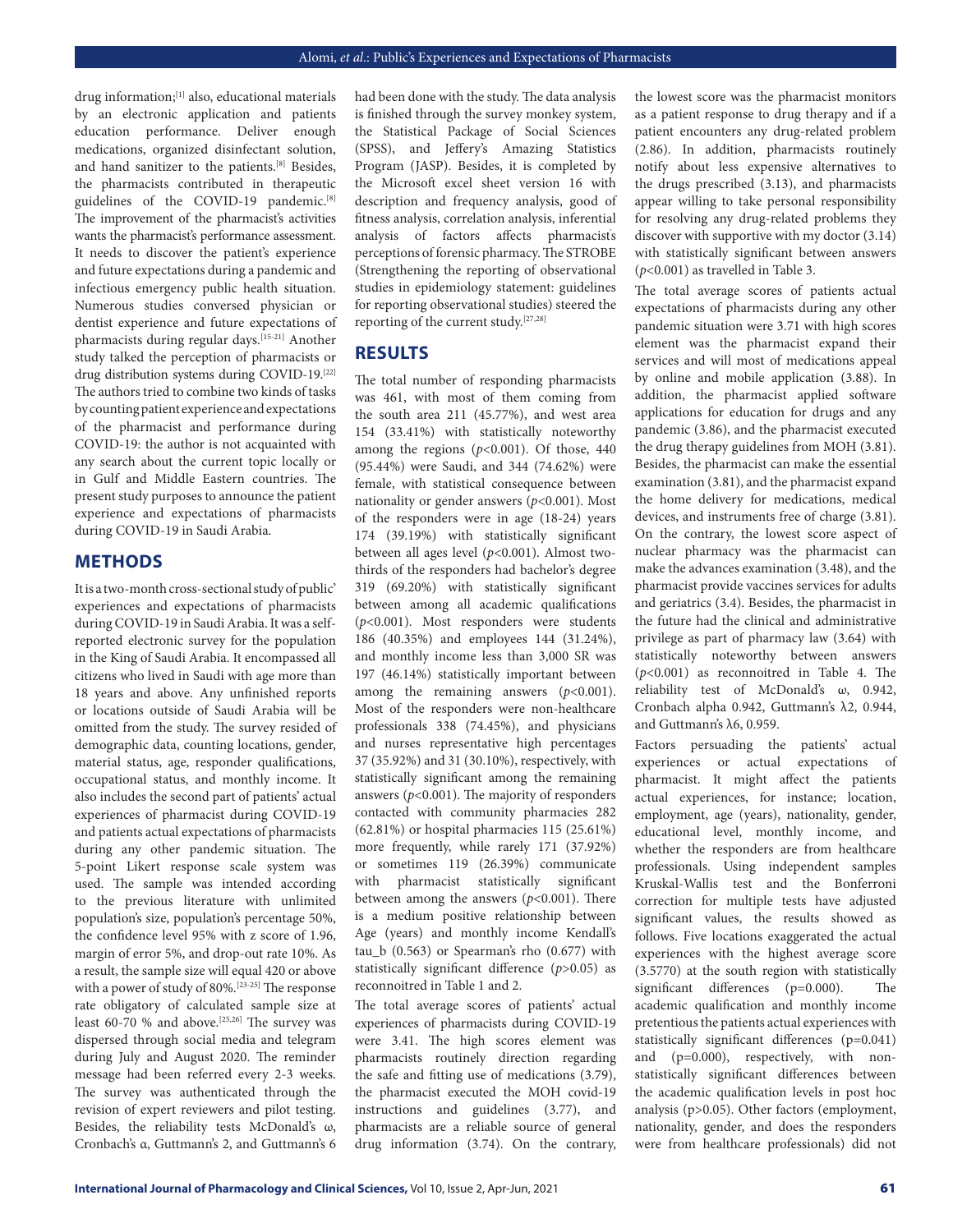| Table 1: Demographic, social information. |                       |                         |         |
|-------------------------------------------|-----------------------|-------------------------|---------|
| <b>Nationality</b>                        | <b>Response Count</b> | <b>Response Percent</b> | P value |
| Central area                              | 54                    | 11.71%                  | 0.000   |
| North area                                | 13                    | 2.82%                   |         |
| South area                                | 211                   | 45.77%                  |         |
| East area                                 | 29                    | 6.29%                   |         |
| West area                                 | 154                   | 33.41%                  |         |
| Answered question                         | 461                   |                         |         |
| Skipped question                          | $\bf{0}$              |                         |         |
| Gender                                    | <b>Response Count</b> | <b>Response Percent</b> |         |
| Saudi                                     | 440                   | 95.44%                  | 0.000   |
| Non-Saudi                                 | 21                    | 4.56%                   |         |
| Answered question                         | 461                   |                         |         |
| Skipped question                          | $\bf{0}$              |                         |         |
| Gender                                    | <b>Response Count</b> | <b>Response Percent</b> |         |
| Male                                      | 117                   | 25.38%                  | 0.000   |
| Female                                    | 344                   | 74.62%                  |         |
| Answered question                         | 461                   |                         |         |
| Skipped question                          | $\bf{0}$              |                         |         |
| Age                                       | <b>Response Count</b> | <b>Response Percent</b> |         |
| < 18                                      | 19                    | 4.28%                   | 0.000   |
| $18 - 24$                                 | 174                   | 39.19%                  |         |
| $25 - 30$                                 | 68                    | 15.32%                  |         |
| $31 - 35$                                 | 29                    | 6.53%                   |         |
| $36 - 40$                                 | 34                    | 7.66%                   |         |
| $41 - 45$                                 | 32                    | 7.21%                   |         |
| $46 - 50$                                 | 27                    | 6.08%                   |         |
| > 50                                      | 61                    | 13.74%                  |         |
| Answered question                         | 444                   |                         |         |
| Skipped question                          | 17                    |                         |         |

affect the patients actual experiences with nonstatistically significant differences (p>0.05). The various factors might impact the patients actual expectations of pharmacists, for instance; location, employment, age (years), nationality, gender, educational level, monthly income, and the responders from healthcare professionals. Five locations affected the Actual Expectations with the highest average score (3.7994) at the south region and west area (3.6340) with statistically significant differences (p=0.016) in post hoc analysis. There were eight levels of age exaggerated the patients actual expectations of pharmacist with highest scores (3.8247) in age (18-14 years) lowest scores (3.4530) in age more 50 years with statistically significant differences (p=0.001) in post hoc analysis. The employment and monthly income exaggerated the patients actual expectations with statistically significant differences (p=0.028) and (p=0.015), respectively, with nonstatically significant differences in post hoc analysis (p>0.05). Other factors (nationality, gender, academic qualification, and does the responders from healthcare professionals) did not disturb the patients actual experiences with non- statistically significant differences (p>0.05), as discovered in Table 5.

The relationship between the patients' actual involvements of pharmacists during COVID-19 and factors includes location, employment, age (years), nationality, gender, educational level, monthly income, and the responders from a healthcare professional. It was verified through a multiple regression model and measured the patients' actual experiences dependent variable and factors viewed as expletory variables. There was a weak relationship R  $(0.211)$  with  $(p=0.024)$  between the patients actual experiences and factors. There is no positive or negative relationship between patients actual experiences and all factors with

non-statistically significant (p>0.05) through multiple regression model and established by Bootstrap model as explored in Table 7. The relationship between the patients' actual expectations of pharmacists and factors such as location, employment, age (years), nationality, gender, educational level, monthly income, and the responders from healthcare professionals. It was proved through a multiple regression model and measured the patients actual expectations-dependent factors were observed as the expletory variable. There was a weak relationship R (0.217) with (*p*=0.018) between the patients actual expectations and factors. However, there is one factor only; age clarified 16.5% of the positive relationship of the variation in the patients actual expectations with a statistically significant (*p*=0.027) through multiple regression model and established by Bootstrap model. The non-existence of multicollinearity verified the relationship among patients actual expectations and one factor with age Variance Inflation Factor (VIF=2.190), which was less than three<sup>[29-31]</sup> as reconnoitered in Table 8.

## **DISCUSSION**

The COVID-19 time was a very grave period locally and internationally.<sup>[2]</sup> Everything was transformed. Regular working altered to online, typical hospital visiting the online clinic, and traditional distribution from patients visit and get the drugs to medication home delivery.[4,10-14] Various things conflicting the public and change their daily lives and standard behaviour switch to something new in healthcare and pharmacy services. Besides, the hospital or community pharmacist's behaviour reformed from passive to active behaviour with mail or home distribution. As a result, the patients faced new looks from pharmacists during the peak pandemic of the COVID-19 period.<sup>[10-13]</sup> However, the experiences and expectations of patients from pharmacists are highly requested to know to improve the communication skills between patients and pharmacists, declare the role of pharmacists during pandemic situations and the future expectations of pharmacists toward patients in the coming pandemic cases from the public point of view. The contemporary study was completed by distributing an electronic authenticated and high-reliability survey to a convenient sample with an adequate sample. The author dispersed the study mainly from the south and west regions where authors had lived. The majority of responders were female because of same author's gender. The majority of responders were had a bachelor's degree look like the earlier study<sup>[22]</sup> with low income that's expected because they were the student and young age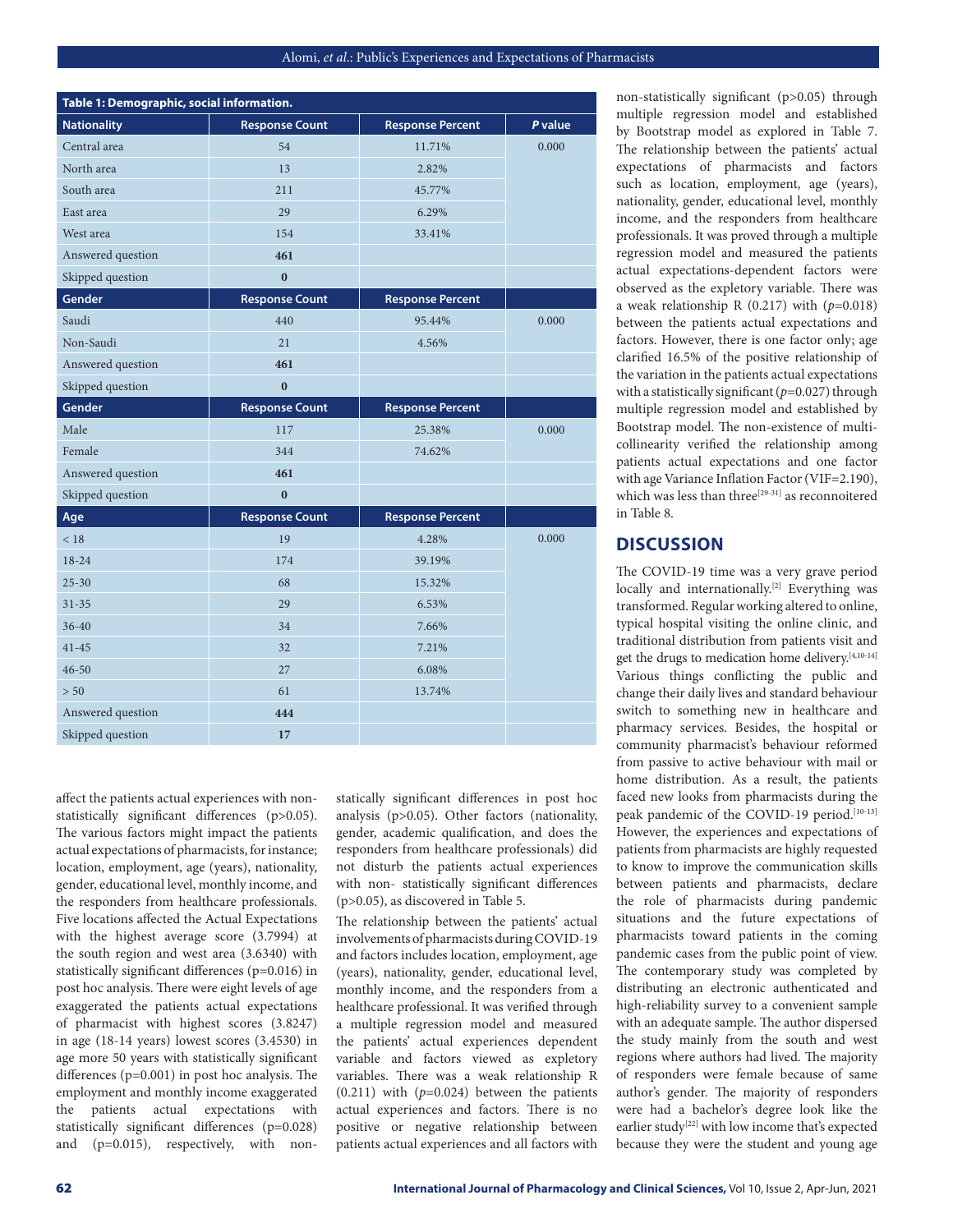| Table 2: Demographic, social information. |                   |                     |       |
|-------------------------------------------|-------------------|---------------------|-------|
| <b>Responder Qualifications</b>           | Response<br>Count | Response<br>Percent |       |
| Doctorate degree                          | 18                | 3.90%               | 0.000 |
| Master degree                             | 30                | 6.51%               |       |
| <b>Bachelor Degree</b>                    | 319               | 69.20%              |       |
| Diploma                                   | 25                | 5.42%               |       |
| High school                               | 56                | 12.15%              |       |
| Intermediate School                       | 12                | 2.60%               |       |
| Primary School                            | $\overline{0}$    | 0.00%               |       |
| Not educated                              | $\mathbf{1}$      | 0.22%               |       |
| Answered question                         | 461               |                     |       |
| Skipped question                          | $\bf{0}$          |                     |       |
| <b>Occupational status</b>                | Response<br>Count | Response<br>Percent |       |
| Employee                                  | 144               | 31.24%              | 0.000 |
| Unemployed                                | 70                | 15.18%              |       |
| Student                                   | 186               | 40.35%              |       |
| Retried                                   | 57                | 12.36%              |       |
| Not written                               | $\overline{4}$    | 0.87%               |       |
| Answered question                         | 461               |                     |       |
| Skipped question                          | $\bf{0}$          |                     |       |
| <b>Monthly income</b>                     | Response<br>Count | Response<br>Percent |       |
| $<$ 3,000 SR                              | 197               | 46.14%              | 0.000 |
| 3,001-6,000                               | 33                | 7.73%               |       |
| 6,001-9,000                               | 33                | 7.73%               |       |
| 9,001-12,000                              | 46                | 10.77%              |       |
| 12.001-15,000                             | 49                | 11.48%              |       |
| 15,001-18,000                             | 25                | 5.85%               |       |
| 18,001-21,000                             | 18                | 4.22%               |       |
| $>21,000$ SR                              | 26                | 6.09%               |       |
| Answered question                         | 427               |                     |       |
| Skipped question                          | 34                |                     |       |

| Are you a health care<br>practitioner (Medical<br><b>Doctor-Dentist-Pharmacist-</b><br><b>Nurse-Others?</b> | Response<br>Count | Response<br>Percent        |       |
|-------------------------------------------------------------------------------------------------------------|-------------------|----------------------------|-------|
| <b>Yes</b>                                                                                                  | 116               | 25.55%                     | 0.000 |
| N <sub>o</sub>                                                                                              | 338               | 74.45%                     |       |
| Answered question                                                                                           | 454               |                            |       |
| Skipped question                                                                                            | $\overline{7}$    |                            |       |
| If you are a health care<br>practitioner, you are a                                                         | Response<br>Count | Response<br>Percent        |       |
| Physician                                                                                                   | 37                | 35.92%                     | 0.000 |
| Nurse                                                                                                       | 31                | 30.10%                     |       |
| Nutritionist                                                                                                | 17                | 16.50%                     |       |
| Pharmacist                                                                                                  | 7                 | 6.80%                      |       |
| Laboratory                                                                                                  | $\overline{4}$    | 3.88%                      |       |
| Radiology                                                                                                   | $\overline{2}$    | 1.94%                      |       |
| Physiotherapy                                                                                               | 3                 | 2.91%                      |       |
| Other (please specify)                                                                                      | $\overline{2}$    | 1.94%                      |       |
| Answered question                                                                                           | 103               |                            |       |
| Skipped question                                                                                            | 358               |                            |       |
|                                                                                                             |                   |                            |       |
| <b>Which type of pharmacies</b><br>are you more frequent<br>communication                                   | Response<br>Count | Response<br><b>Percent</b> |       |
|                                                                                                             | 115               | 25.61%                     |       |
| Hospital pharmacy                                                                                           | 282               | 62.81%                     |       |
| Community pharmacies<br>Primary healthcare pharmacy                                                         | 60                | 13.36%                     |       |
| Private hospital pharmacies                                                                                 | 38                | 8.46%                      |       |
| Non                                                                                                         | 12                | 2.67%                      |       |
| Answered question                                                                                           | 449               |                            |       |
| Skipped question                                                                                            | 12                |                            |       |
| How do you frequently<br>communicate with the<br>pharmacist?                                                | Response<br>Count | Response<br>Percent        |       |
| Always                                                                                                      | 31                | 6.87%                      | 0.000 |
| Most of the time                                                                                            | 54                | 11.97%                     |       |
| Sometimes                                                                                                   | 119               | 26.39%                     |       |
| Rarely                                                                                                      | 171               | 37.92%                     |       |
| Never                                                                                                       | 76                | 16.85%                     |       |
| Answered question                                                                                           | 451               |                            |       |

Continued...

recently graduated. The study targets were nonhealthcare professionals. However, one-quarter had responded from healthcare professionals. Therefore, it was a good opportunity to know their experiences and expectations of pharmacists. The existing results exposed that most patients communicated with community pharmacies. It has been expected to be more reachable to them and safer than the hospital in COVID-19 visiting cases. However, the contact situation was rarely or sometimes. It has echoed that the patients do not need any

medications from community pharmacies, get their medicines from the hospital, or receive their medications through home delivery. However, patients did not contact a pharmacist during or after delivery.

The patients had positive experiences with pharmacists during COVID-19 with high experiences with patient's medications education or relating the MOH COVID-19 regulation and reflect the pharmacist as sources of drug information resemble earlier study.[22] The patient analysis through community

pharmacy is well known of the prior literature and might upsurge during COVID 19 due to the demand of receive counselling with new pandemic situations.[4,10-14,32-36] The pharmacist displayed positive cooperation with MOH regularly, which was exceptional to prevent any further distribution of pandemic disease. The pharmacist experiences as the sources of drug information for patients, which was part of their active role in society during pandemic situations. However, the patients had negative experiences with numerous activities during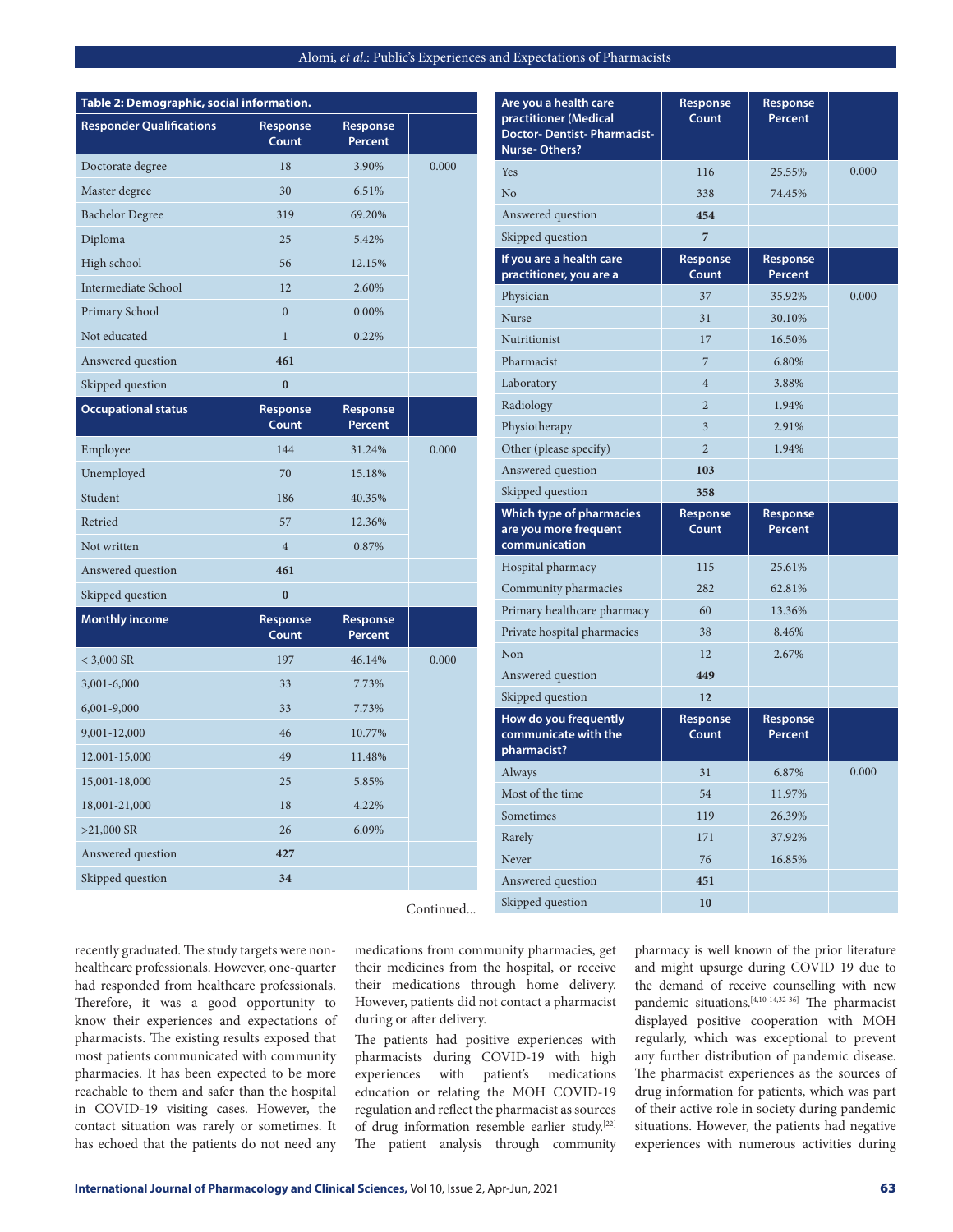| 64                                                                                          | Table 3: Patients Actual Experiences of pharmacist during COVID                                                                                                          | $-19.$ |                          |        |                 |                |     |        |       |        |                |              |                     |       |
|---------------------------------------------------------------------------------------------|--------------------------------------------------------------------------------------------------------------------------------------------------------------------------|--------|--------------------------|--------|-----------------|----------------|-----|--------|-------|--------|----------------|--------------|---------------------|-------|
|                                                                                             |                                                                                                                                                                          |        | isagree<br>trongly       |        | Disagree        | <b>Neutral</b> |     |        | Agree |        | Strongly agree | <b>Total</b> | Weighted<br>Average |       |
|                                                                                             | In my experience, pharmacists are a reliable source of general<br>drug information                                                                                       | 3.84%  | 17                       | 4.06%  | $18\,$          | 27.99%         | 124 | 42.21% | 187   | 21.90% | 55             | 443          | 3.74                | 0.000 |
|                                                                                             | Pharmacists routinely counsel my regarding the safe and<br>appropriate use of my medications                                                                             | 2.94%  | 13                       | 6.11%  | 27              | 21.49%         | 95  | 47.51% | 210   | 21.95% | 55             | 442          | 3.79                | 0.000 |
|                                                                                             | problems with my prescriptions and contact with the physician<br>Pharmacists routinely inform me if they discover clinical<br>for corrections                            | 7.24%  | 32                       | 17.65% | $78$            | 27.83%         | 123 | 34.39% | 152   | 12.90% | 57             | 442          | 3.28                | 0.000 |
|                                                                                             | Pharmacists routinely inform me about less expensive<br>alternatives to the drugs prescribed to me                                                                       | 9.75%  | 43                       | 17.46% | 77              | 33.33%         | 147 | 28.57% | 126   | 10.88% | 48             | 441          | 3.13                | 0.000 |
|                                                                                             | Pharmacists frequently ask me to clarify the drug therapy<br>objectives for prescribed or my request medications                                                         | 5.66%  | 25                       | 12.90% | 57              | 30.09%         | 133 | 36.65% | 162   | 14.71% | 65             | 442          | 3.42                | 0.000 |
|                                                                                             | Pharmacists frequently inform me and my doctor about<br>medications problem properly occurs to me                                                                        | 5.92%  | 26                       | 12.30% | 54              | 30.07%         | 132 | 38.27% | 168   | 13.44% | 59             | 439          | 3.41                | 0.000 |
|                                                                                             | In my experiences, the pharmacists available to me 24 hr for<br>consultation when I see patients                                                                         | 2.97%  | 13                       | 10.76% | $47$            | 28.38%         | 124 | 40.96% | 179   | 16.93% | 74             | 437          | 3.58                | 0.000 |
| International Journal of Pharmacology and Clinical Sciences, Vol 10, Issue 2, Apr-Jun, 2021 | In my experience, pharmacists appear willing to take personal<br>responsibility for resolving any drug-related problems they<br>discover with cooperative with my doctor | 7.74%  | 34                       | 20.05% | 88              | 33.71%         | 148 | 27.11% | 119   | 11.39% | $50\,$         | 439          | 3.14                | 0.000 |
|                                                                                             | therapy and lets me know if a patient encounters any drug-<br>The pharmacist monitors me as patient response to drug<br>related problem                                  | 16.25% | $\overline{\phantom{0}}$ | 21.74% | 95              | 30.21%         | 132 | 23.80% | 104   | 8.01%  | 35             | 437          | 2.86                | 0.000 |
|                                                                                             | In my experience, the pharmacist implemented the MOH<br>covid-19 instructions and guidelines                                                                             | 3.19%  | $\overline{14}$          | 3.64%  | $\overline{16}$ | 26.20%         | 115 | 46.47% | 204   | 20.50% | 90             | 439          | 3.77                | 0.000 |
|                                                                                             | The pharmacist dispense medications through electronic<br>prescribing system                                                                                             | 4.12%  | 18                       | 8.92%  | 39              | 33.87%         | 148 | 39.36% | 172   | 13.73% | 60             | 437          | 3.5                 | 0.000 |
|                                                                                             | In my experiences, the good quantities of medications available<br>in the pharmacy                                                                                       | 2.73%  | 12                       | 10.25% | 45              | 28.70%         | 126 | 44.19% | 194   | 14.12% | 62             | 439          | 3.57                | 0.000 |
|                                                                                             | The pharmacist participate in education of covid-19 through<br>educational material and software applications                                                            | 6.38%  | 28                       | 17.08% | 75              | 32.12%         | 141 | 33.71% | 148   | 10.71% | $47$           | 439          | 3.25                | 0.000 |
|                                                                                             | The pharmacist received my medications request by online and<br>mobile application                                                                                       | 4.78%  | $\overline{21}$          | 7.52%  | 33              | 35.31%         | 155 | 38.95% | 171   | 13.44% | 59             | 439          | 3.49                | 0.000 |
|                                                                                             | In my experiences, the pharmacist used home delivery for my<br>medications, medical devices, and instruments                                                             | 5.95%  | 26                       | 16.25% | $\overline{71}$ | 35.01%         | 153 | 32.72% | 143   | 10.07% | $44$           | 437          | 3.25                | 0.000 |
|                                                                                             | sanitizer and face mask in the community pharmacies over<br>The pharmacist in SFDA guide me about the availability of                                                    | 5.73%  | 25                       | 7.80%  | 34              | 32.80%         | 143 | 40.60% | 177   | 13.07% | 57             | 436          | 3.47                | 0.000 |
|                                                                                             | Answered                                                                                                                                                                 |        |                          |        |                 |                |     |        |       |        |                |              | 443                 |       |
|                                                                                             | Skipped                                                                                                                                                                  |        |                          |        |                 |                |     |        |       |        |                |              | 18                  |       |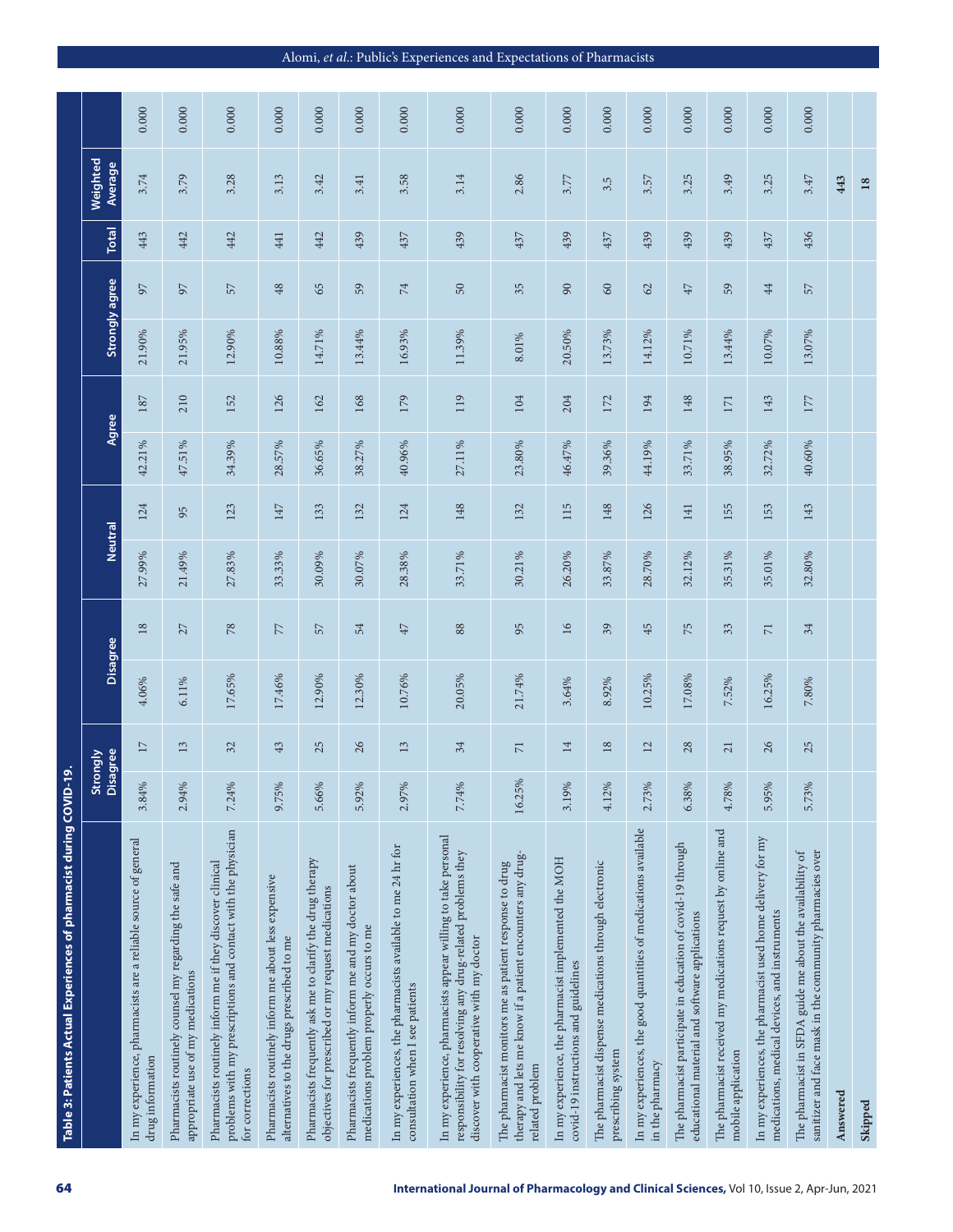| Table 4: Patients Actual Expectations of pharmacist during any other pandemic situation.                                              |                                    |             |                 |    |                |     |        |     |                       |     |              |                     |       |
|---------------------------------------------------------------------------------------------------------------------------------------|------------------------------------|-------------|-----------------|----|----------------|-----|--------|-----|-----------------------|-----|--------------|---------------------|-------|
|                                                                                                                                       | <b>Strongly</b><br><b>Disagree</b> |             | <b>Disagree</b> |    | <b>Neutral</b> |     | Agree  |     | <b>Strongly agree</b> |     | <b>Total</b> | Weighted<br>Average |       |
| The pharmacist in the<br>future had the clinical and<br>administrative privilege as<br>part of pharmacy law                           | 2.98%                              | 13          | 7.57%           | 33 | 27.52%         | 120 | 45.87% | 200 | 16.06%                | 70  | 436          | 3.64                | 0.000 |
| In the future, the pharmacist<br>open to me, especially<br>medications profile to follow<br>up my medications                         | 3.44%                              | 15          | 5.96%           | 26 | 22.71%         | 99  | 49.77% | 217 | 18.12%                | 79  | 436          | 3.73                | 0.000 |
| The pharmacist document<br>any drug related problems in<br>the pharmacy patients profile                                              | 3.22%                              | 14          | 6.44%           | 28 | 24.37%         | 106 | 47.82% | 208 | 18.16%                | 79  | 435          | 3.71                | 0.000 |
| In the future, the pharmacist<br>provide vaccines services for<br>adults and geriatrics                                               | 6.42%                              | 28          | 11.70%          | 51 | 25.92%         | 113 | 38.30% | 167 | 17.66%                | 77  | 436          | 3.49                | 0.000 |
| The pharmacist implemented<br>the drug therapy guidelines<br>from MOH                                                                 | 1.83%                              | $\,$ 8 $\,$ | 5.73%           | 25 | 22.94%         | 100 | 48.85% | 213 | 20.64%                | 90  | 436          | 3.81                | 0.000 |
| The pharmacist follow my<br>situation and medications<br>trough software application                                                  | 2.52%                              | 11          | 8.03%           | 35 | 26.15%         | 114 | 46.33% | 202 | 16.97%                | 74  | 436          | 3.67                | 0.000 |
| In the future, the pharmacist<br>can make the essential<br>examination                                                                | 2.08%                              | 9           | 6.24%           | 27 | 22.63%         | 98  | 46.42% | 201 | 22.63%                | 98  | 433          | 3.81                | 0.000 |
| In the future, the<br>pharmacist can make the<br>advances examination<br>(LDL, HDL, TG, INR)                                          | 4.36%                              | 19          | 12.61%          | 55 | 29.59%         | 129 | 37.61% | 164 | 15.83%                | 69  | 436          | 3.48                | 0.000 |
| The pharmacist used<br>software applications for<br>education for medications<br>and any pandemic situations                          | 1.83%                              | $\,$ 8 $\,$ | 5.03%           | 22 | 20.37%         | 89  | 51.03% | 223 | 21.74%                | 95  | 437          | 3.86                | 0.000 |
| The pharmacist expand<br>their services and will most<br>of my medications request<br>by online and mobile<br>application             | 1.14%                              | 5           | 4.12%           | 18 | 21.28%         | 93  | 52.63% | 230 | 20.82%                | 91  | 437          | 3.88                | 0.000 |
| In the future, the pharmacist<br>expand the home delivery<br>for my medications, medical<br>devices and instruments free<br>of charge | 2.97%                              | 13          | 7.78%           | 34 | 18.31%         | 80  | 47.60% | 208 | 23.34%                | 102 | 437          | 3.81                | 0.000 |
| Answered                                                                                                                              |                                    |             |                 |    |                |     |        |     |                       |     |              | 439                 |       |
| <b>Skipped</b>                                                                                                                        |                                    |             |                 |    |                |     |        |     |                       |     |              | 22                  |       |

pandemic COVID-19 like monitoring drug therapy response that might be linked to insufficient or unviable documentation of medications history, or there was no linking with patient's medications hospital records. The new system of Wasfaty will resolve this problem in the future. Wasfaty is the latest method of community pharmacist distribution medications on behalf of hospital pharmacies from governmental healthcare sectors.<sup>[36,37]</sup>

Besides, the Wasfaty can solve the other problem of preventing adverse drug reactions and picking the best price for patients.

Currently, there are support teams accountable for community pharmacists discussing with physicians or pharmacists any interventions or medication errors. Additionally, the implementation of health insurance might aid the pharmacist set up therapeutic guidelines and a strategic monitoring system of drug therapy.

In the study results, the patients likely several activities from pharmacists in the future. First, the patients wish to enlarge the online requesting of medications by using mobile applications or internet websites. Second, they would like to set up therapeutic guidelines from MOH, which is very supportive in the cost-effective treatment and declining drugrelated problems. Third, the patient's wish from pharmacists to deliver vital examinations like checking blood sugar or blood pressure, or cholesterol level, which the MOH allows to deliver by the community pharmacist. Recently, the MOH permits the pharmacist to implement a vaccination program emphasizing COVID-19 vaccines look like the clinical pharmacist role in European countries.<sup>[13]</sup> The patients are less likely to make advance examinations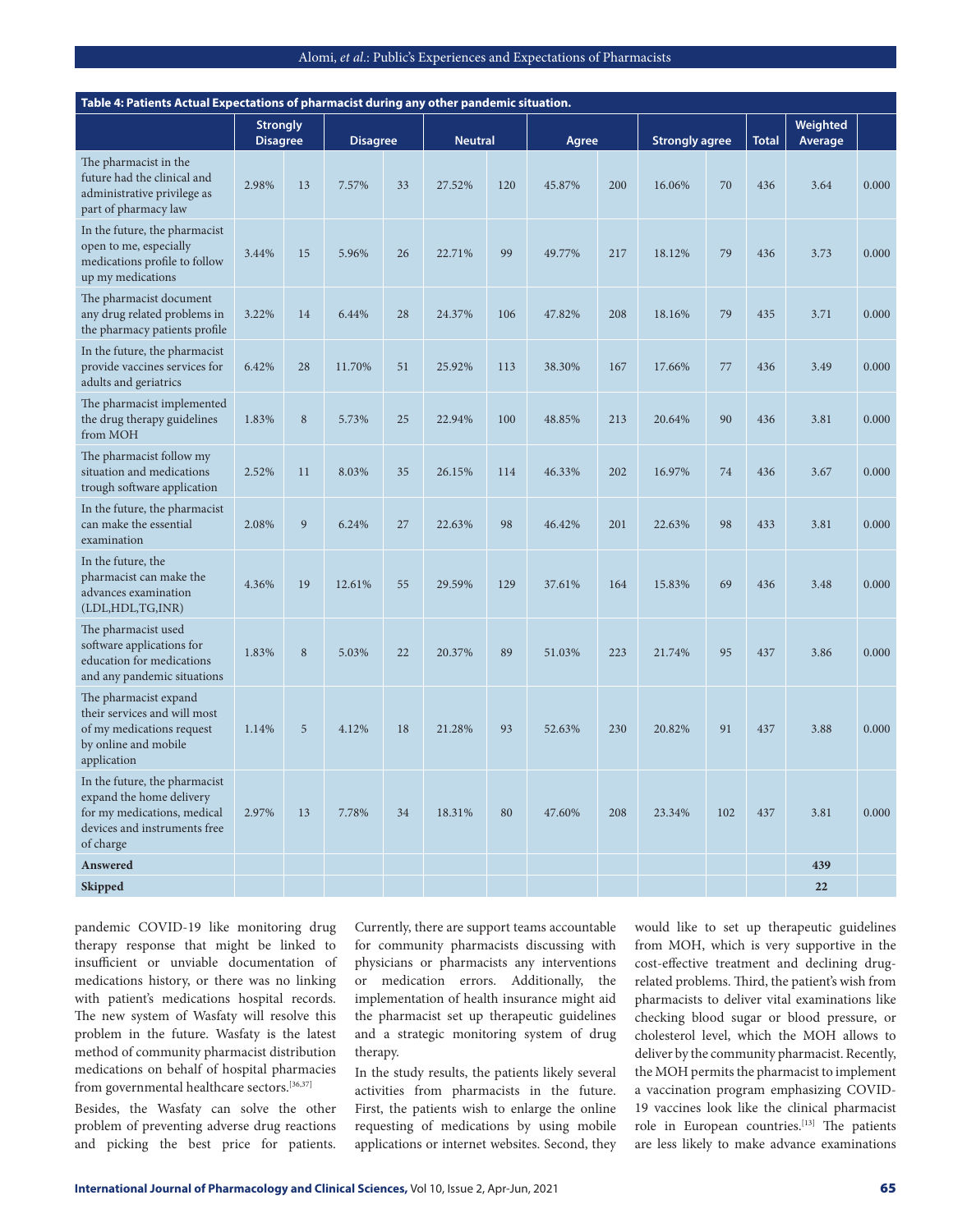|                                               | Table 5: Factors influencing the perception of Patients Actual Experiences and Expectations of pharmacist (average scores). |                |                   |         |                                    |                       |                       |         |                |                   |         |               |                                                   |                              |         |
|-----------------------------------------------|-----------------------------------------------------------------------------------------------------------------------------|----------------|-------------------|---------|------------------------------------|-----------------------|-----------------------|---------|----------------|-------------------|---------|---------------|---------------------------------------------------|------------------------------|---------|
|                                               |                                                                                                                             |                |                   |         | <b>Patients Actual Experiences</b> |                       |                       |         |                |                   |         |               | <b>Patients Actual Expectations of pharmacist</b> |                              |         |
|                                               | <b>Factors</b>                                                                                                              | N              | Average<br>scores | Std.D   | <b>Median</b>                      | Lower<br><b>Bound</b> | Upper<br><b>Bound</b> | P-value | N              | Average<br>scores | Std.D   | <b>Median</b> | Lower<br><b>Bound</b>                             | <b>Upper</b><br><b>Bound</b> | P-value |
|                                               | Central                                                                                                                     | 48             | 3.3602            | .75378  | 3.3438                             | 3.1413                | 3.5790                |         | 48             | 3.7519            | .64385  | 3.7727        | 3.5649                                            | 3.9388                       |         |
|                                               | North                                                                                                                       | 12             | 3.1458            | .56113  | 3.1563                             | 2.7893                | 3.5024                |         | 12             | 3.3939            | .84068  | 3.3636        | 2.8598                                            | 3.9281                       |         |
|                                               | South                                                                                                                       | 173            | 3.5770*           | .80321  | 3.6250                             | 3.4564                | 3.6975                | 0.000   | 173            | 3.7994*           | .77612  | 4.0000        | 3.6829                                            | 3.9158                       | 0.016   |
| Region                                        | East                                                                                                                        | 25             | 3.2035            | .68023  | 3.1250                             | 2.9227                | 3.4843                |         | 25             | 3.6349            | .68639  | 3.7273        | 3.3516                                            | 3.9182                       |         |
|                                               | West                                                                                                                        | 129            | 3.2969            | .57599  | 3.2500                             | 3.1966                | 3.3972                |         | 129            | 3.6340*           | .60906  | 3.7273        | 3.5279                                            | 3.7401                       |         |
|                                               | Total                                                                                                                       | 387            |                   |         |                                    |                       |                       |         | 387            |                   |         |               |                                                   |                              |         |
|                                               | Employee                                                                                                                    | 136            | 3.4113            | .68850  | 3.3750                             | 3.2946                | 3.5281                |         | 135            | 3.7742            | .64292  | 3.8182        | 3.6647                                            | 3.8836                       |         |
|                                               | Unemployed                                                                                                                  | 68             | 3.4480            | .79668  | 3.3875                             | 3.2551                | 3.6408                |         | 68             | 3.8176            | .77306  | 4.0000        | 3.6305                                            | 4.0048                       |         |
| Employment                                    | Student                                                                                                                     | 174            | 3.4738            | .67030  | 3.4375                             | 3.3735                | 3.5741                | 0.103   | 171            | 3.6999            | .67255  | 3.8182        | 3.5984                                            | 3.8015                       | 0.041   |
|                                               | Retried                                                                                                                     | 57             | 3.2930            | .75892  | 3.2500                             | 3.0916                | 3.4944                |         | 57             | 3.5946            | .71094  | 3.6000        | 3.4059                                            | 3.7832                       |         |
|                                               | Not written                                                                                                                 | $\overline{4}$ | 2.4219            | 1.00568 | 2.3750                             | .8216                 | 4.0221                |         | $\overline{4}$ | 2.5000            | 1.22980 | 2.5909        | .5431                                             | 4.4569                       |         |
|                                               | Total                                                                                                                       | 439            |                   |         |                                    |                       |                       |         | 435            |                   |         |               |                                                   |                              |         |
|                                               | $<18$                                                                                                                       | 18             | 3.6694            | .62624  | 3.5625                             | 3.3580                | 3.9809                | 0.068   | 18             | 3.8182            | .84414  | 3.9091        | 3.4113                                            | 4.2250                       | 0.001   |
|                                               | $18 - 24$                                                                                                                   | 147            | 3.5152            | .74902  | 3.5000                             | 3.3932                | 3.6373                |         | 147            | 3.8247*           | .69099  | 3.9545        | 3.7182                                            | 3.9313                       |         |
|                                               | $25 - 30$                                                                                                                   | 56             | 3.3650            | .74006  | 3.2500                             | 3.1668                | 3.5631                |         | 56             | 3.8254            | .65579  | 3.9091        | 3.6588                                            | 3.9919                       |         |
|                                               | $31 - 35$                                                                                                                   | 26             | 3.3819            | .71906  | 3.3875                             | 3.0915                | 3.6723                |         | 26             | 3.7806            | .53591  | 3.9091        | 3.5767                                            | 3.9844                       |         |
| Age                                           | $36 - 40$                                                                                                                   | 29             | 3.4914            | .78822  | 3.6250                             | 3.1916                | 3.7912                |         | 29             | 3.8892            | .59220  | 3.9091        | 3.6757                                            | 4.1027                       |         |
|                                               | $41 - 45$                                                                                                                   | 29             | 3.3125            | .56026  | 3.3750                             | 3.0994                | 3.5256                |         | 29             | 3.5220            | .73742  | 3.6364        | 3.2515                                            | 3.7925                       |         |
|                                               | $46 - 50$                                                                                                                   | 25             | 3.1658            | .64036  | 3.2500                             | 2.9015                | 3.4302                |         | 25             | 3.4471            | .77547  | 3.2727        | 3.1404                                            | 3.7539                       |         |
|                                               | $>50$                                                                                                                       | 57             | 3.2917            | .72967  | 3.1250                             | 3.0981                | 3.4853                |         | 57             | 3.4530*           | .69981  | 3.5455        | 3.2706                                            | 3.6354                       |         |
|                                               | Total                                                                                                                       | 387            |                   |         |                                    |                       |                       |         | 387            |                   |         |               |                                                   |                              |         |
|                                               | Saudi                                                                                                                       | 367            | 3.4152            | .72937  | 3.3750                             | 3.3403                | 3.4900                |         | 367            | 3.7103            | .70899  | 3.8182        | 3.6375                                            | 3.7831                       |         |
| Nationality                                   | Non-Saudi                                                                                                                   | 20             | 3.4938            | .66265  | 3.4375                             | 3.1836                | 3.8039                | 0.548   | 20             | 3.8045            | .69000  | 3.8636        | 3.4816                                            | 4.1275                       | 0.600   |
|                                               |                                                                                                                             |                |                   |         |                                    |                       |                       |         |                |                   |         |               |                                                   |                              |         |
|                                               | Total                                                                                                                       | 387            |                   |         |                                    |                       |                       |         | 387            |                   |         |               |                                                   |                              |         |
|                                               | Male                                                                                                                        | 100            | 3.2678            | .76687  | 3.2500                             | 3.1156                | 3.4199                | 0.063   | 100            | 3.6034            | .77623  | 3.8182        | 3.4493                                            | 3.7574                       | 0.222   |
| Gender                                        | Female                                                                                                                      | 287            | 3.4720            | .70426  | 3.3750                             | 3.3902                | 3.5538                |         | 287            | 3.7541            | .67899  | 3.8182        | 3.6752                                            | 3.8330                       |         |
|                                               | Total                                                                                                                       | 387            |                   |         |                                    |                       |                       |         | 387            |                   |         |               |                                                   |                              |         |
|                                               | Doctorate                                                                                                                   | 18             | 3.1771            | .63675  | 3.0313                             | 2.8604                | 3.4937                |         | 18             | 3.4838            | .64591  | 3.4545        | 3.1626                                            | 3.8050                       |         |
| lification                                    | Master                                                                                                                      | 27             | 3.1667            | .64067  | 3.2500                             | 2.9132                | 3.4201                |         | 27             | 3.5354            | .70793  | 3.6364        | 3.2553                                            | 3.8154                       |         |
|                                               | Bachelor                                                                                                                    | 271            | 3.4174            | .72172  | 3.3750                             | 3.3311                | 3.5037                |         | 271            | 3.7285            | .70706  | 3.8182        | 3.6440                                            | 3.8131                       |         |
|                                               | Diploma                                                                                                                     | 20             | 3.6675            | .76945  | 3.8438                             | 3.3074                | 4.0276                | 0.028   | 20             | 3.7182            | .69165  | 3.8636        | 3.3945                                            | 4.0419                       | 0.289   |
|                                               | High school                                                                                                                 | 43             | 3.5500            | .78165  | 3.3750                             | 3.3094                | 3.7906                |         | 43             | 3.8349            | .72816  | 4.0000        | 3.6108                                            | 4.0590                       |         |
| Academic Qua                                  | Intermediate<br>School                                                                                                      | $8\,$          | 3.5547            | .67185  | 3.2813                             | 2.9930                | 4.1164                |         | 8              | 3.7386            | .77663  | 3.6818        | 3.0894                                            | 4.3879                       |         |
|                                               | Total                                                                                                                       | 387            |                   |         |                                    |                       |                       |         | 387            |                   |         |               |                                                   |                              |         |
|                                               | $<$ 3,000 SR                                                                                                                | 179            | 3.5262            | .73539  | 3.5000                             | 3.4178                | 3.6347                |         | 179            | 3.8465            | .69236  | 4.0000        | 3.7444                                            | 3.9486                       |         |
|                                               | 3,001-6,000                                                                                                                 | 29             | 3.3211            | .60682  | 3.2500                             | 3.0903                | 3.5519                |         | 29             | 3.5799            | .62580  | 3.7273        | 3.3419                                            | 3.8180                       |         |
|                                               | 6,001-9,000                                                                                                                 | 29             | 3.4103            | .70443  | 3.3125                             | 3.1424                | 3.6783                |         | 29             | 3.5442            | .61402  | 3.6364        | 3.3106                                            | 3.7778                       |         |
|                                               | 9,001-12,000                                                                                                                | 42             | 3.4003            | .71515  | 3.4063                             | 3.1774                | 3.6232                | 0.015   | 42             | 3.5742            | .66083  | 3.7273        | 3.3683                                            | 3.7802                       | 0.000   |
| Income                                        | 12.001-15,000                                                                                                               | 44             | 3.4067            | .81044  | 3.4063                             | 3.1603                | 3.6531                |         | 44             | 3.8860            | .74685  | 3.8636        | 3.6589                                            | 4.1130                       |         |
|                                               | 15,001-18,000                                                                                                               | 22             | 3.1989            | .69078  | 3.1875                             | 2.8926                | 3.5051                |         | 22             | 3.5992            | .65053  | 3.6364        | 3.3107                                            | 3.8876                       |         |
|                                               | 18,001-21,000                                                                                                               | 17             | 3.0515            | .69850  | 2.8750                             | 2.6923                | 3.4106                |         | 17             | 3.4599            | .78102  | 3.7273        | 3.0583                                            | 3.8615                       |         |
|                                               | $>21,000$ SR                                                                                                                | 25             | 3.2750            | .62656  | 3.0625                             | 3.0164                | 3.5336                |         | 25             | 3.3418*           | .77285  | 3.4545        | 3.0228                                            | 3.6608                       |         |
|                                               | Total                                                                                                                       | 387            |                   |         |                                    |                       |                       |         | 387            |                   |         |               |                                                   |                              |         |
|                                               | Yes                                                                                                                         | 106            | 3.4474            | .77618  | 3.5000                             | 3.2979                | 3.5969                | 0.402   | 106            | 3.7035            | .75187  | 3.8636        | 3.5587                                            | 3.8483                       | 0.799   |
| Are you from<br>a health care<br>professional | $\rm No$                                                                                                                    | 281            | 3.4086            | .70658  | 3.3125                             | 3.3256                | 3.4916                |         | 281            | 3.7196            | .69131  | 3.8182        | 3.6384                                            | 3.8008                       |         |
|                                               | Total                                                                                                                       | 387            |                   |         |                                    |                       |                       |         | 387            |                   |         |               |                                                   |                              |         |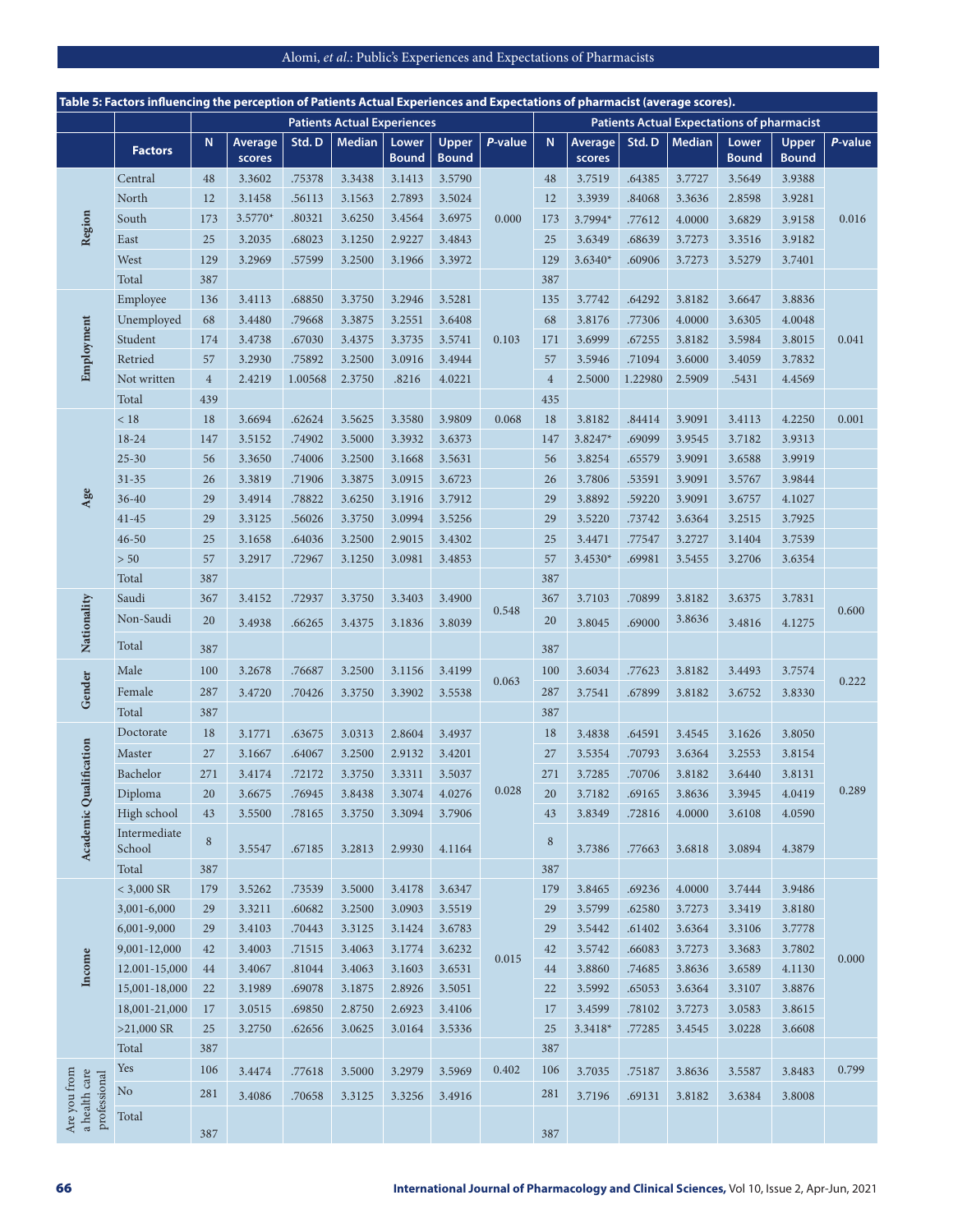|   | Table 6: Multiple regression of Factors with the Patients Actual Experiences of pharmacist during COVID-19. |                   |                 |       |                   |                                              |                      |                                            |          |       |                       |                                           |                                          |            |
|---|-------------------------------------------------------------------------------------------------------------|-------------------|-----------------|-------|-------------------|----------------------------------------------|----------------------|--------------------------------------------|----------|-------|-----------------------|-------------------------------------------|------------------------------------------|------------|
|   |                                                                                                             |                   |                 |       |                   | <b>Unstandardized</b><br><b>Coefficients</b> |                      | <b>Standardized</b><br><b>Coefficients</b> |          |       |                       | 95.0% Confidence<br><b>Interval for B</b> | <b>Collinearity</b><br><b>Statistics</b> |            |
|   | <b>Model</b>                                                                                                | R.                | <b>R</b> Square | F     | Sig.              | B.                                           | Std.<br><b>Error</b> | <b>Beta</b>                                | t        | Sig.  | Lower<br><b>Bound</b> | Upper<br><b>Bound</b>                     | <b>Tolerance</b>                         | <b>VIF</b> |
| 1 | (Constant)                                                                                                  | .211 <sup>b</sup> | .045            | 2.236 | .024 <sup>b</sup> | 2.988                                        | 0.333                |                                            | 8.986    | 0.000 | 2.334                 | 3.642                                     |                                          |            |
|   | Location                                                                                                    |                   |                 |       |                   | $-0.027$                                     | 0.030                | $-0.049$                                   | $-0.912$ | 0.362 | $-0.086$              | 0.031                                     | 0.861                                    | 1.162      |
|   | Site of work                                                                                                |                   |                 |       |                   | 0.017                                        | 0.035                | 0.026                                      | 0.482    | 0.630 | $-0.052$              | 0.085                                     | 0.848                                    | 1.179      |
|   | Age (years)                                                                                                 |                   |                 |       |                   | $-0.020$                                     | 0.023                | $-0.064$                                   | $-0.859$ | 0.391 | $-0.065$              | 0.026                                     | 0.454                                    | 2.202      |
|   | Nationality                                                                                                 |                   |                 |       |                   | 0.066                                        | 0.169                | 0.020                                      | 0.389    | 0.697 | $-0.266$              | 0.398                                     | 0.944                                    | 1.059      |
|   | Gender                                                                                                      |                   |                 |       |                   | 0.163                                        | 0.086                | 0.099                                      | 1.884    | 0.060 | $-0.007$              | 0.333                                     | 0.898                                    | 1.114      |
|   | <b>Educational</b> level                                                                                    |                   |                 |       |                   | 0.071                                        | 0.042                | 0.093                                      | 1.673    | 0.095 | $-0.012$              | 0.154                                     | 0.801                                    | 1.248      |
|   | Monthly income                                                                                              |                   |                 |       |                   | $-0.011$                                     | 0.023                | $-0.035$                                   | $-0.485$ | 0.628 | $-0.056$              | 0.034                                     | 0.468                                    | 2.137      |
|   | Are you from<br>a health care<br>professional                                                               |                   |                 |       |                   | 0.014                                        | 0.086                | 0.009                                      | 0.165    | 0.869 | $-0.156$              | 0.184                                     | 0.874                                    | 1.144      |

a. Dependent Variable: Patients Actual Experiences, Predictors: (Constant), Location, Site of work, Age, Nationality, Gender, Educational level, Monthly income, Are you from the health care professional (Medical Doctor- Dentist- Pharmacist- Nurse- Others),

|   |                                         |          | <b>Bootstrap for Coefficients</b> |                   |                              |          |                         |
|---|-----------------------------------------|----------|-----------------------------------|-------------------|------------------------------|----------|-------------------------|
|   |                                         |          |                                   |                   | <b>Bootstrap<sup>a</sup></b> |          |                         |
|   |                                         |          |                                   |                   |                              |          | 95% Confidence Interval |
|   | <b>Model</b>                            | B        | <b>Bias</b>                       | <b>Std. Error</b> | Sig. (2-tailed)              | Lower    | Upper                   |
| 1 | (Constant)                              | 2.988    | $-0.025$                          | 0.333             | 0.001                        | 2.290    | 3.607                   |
|   | Location                                | $-0.027$ | 0.002                             | 0.031             | 0.356                        | $-0.084$ | 0.035                   |
|   | Site of work                            | 0.017    | 0.000                             | 0.036             | 0.630                        | $-0.054$ | 0.088                   |
|   | Age (years)                             | $-0.020$ | $-0.002$                          | 0.024             | 0.396                        | $-0.069$ | 0.025                   |
|   | Nationality                             | 0.066    | 0.007                             | 0.163             | 0.677                        | $-0.249$ | 0.407                   |
|   | Gender                                  | 0.163    | 0.001                             | 0.089             | 0.075                        | $-0.014$ | 0.344                   |
|   | <b>Educational level</b>                | 0.071    | 0.001                             | 0.043             | 0.099                        | $-0.014$ | 0.160                   |
|   | Monthly income                          | $-0.011$ | 0.001                             | 0.023             | 0.627                        | $-0.054$ | 0.036                   |
|   | Are you from a health care professional | 0.014    | 0.007                             | 0.094             | 0.867                        | $-0.168$ | 0.202                   |

a. Unless otherwise noted, bootstrap results are based on 1000 bootstrap samples

or prescribe medications, and this is normal because the patients think that's physicians' job or might need numerous equipment to resemble earlier studies.[22] The patients might be fried to let the pharmacist provide vaccines or prescribe medications not regularly found in local or Gulf countries.<sup>[13,38-41]</sup> Further, public information and education with the new job of pharmacists can deliver through community pharmacy is recommended in Saudi Arabia.

Numerous factors might touch the patient's experiences or expectations of pharmacists during pandemic situations COVID-19. Factors comprise location, employment, age, nationality, gender, academic qualifications, monthly income, and public or healthcare. There are no factors with non-statistically significant differences moving the patient's experiences or expectations of pharmacists during pandemic situations COVID-19. There is not any difference between public or healthcare professionals. The only south region had more positive involvements and expectations of pharmacists without a known reason. Moreover, age factor with age (18-24 years) had more positive expectations of pharmacists than others might relate more communication and ask drug information to the pharmacists.

The patient's experiences during pandemic COVID-19 was decent and more implementation of new community pharmacy are highly suggested in the Kingdom of Saudi Arabia.

#### Limitations

Although informatics as information had been discovered from the existing study, various limitations encompassed the responder's unequal distribution in the locations, employment, age, gender, academic qualifications, monthly income, the age levels came from female and a young age with student qualifications. Further studies are mandatory with equal distribution of preceding elements.

## **CONCLUSION**

The public's experiences and expectations of pharmacists during COVID-19 were positive. There were no differences between public or healthcare providers in the awareness between pharmacists' experiences and expectations. There are no factors that mark the responder's patient's experiences and the pharmacist expectations. More pharmacist involvement through setting therapeutic guidelines and close monitoring of drug-related problems during the pandemic situation is obligatory in the future.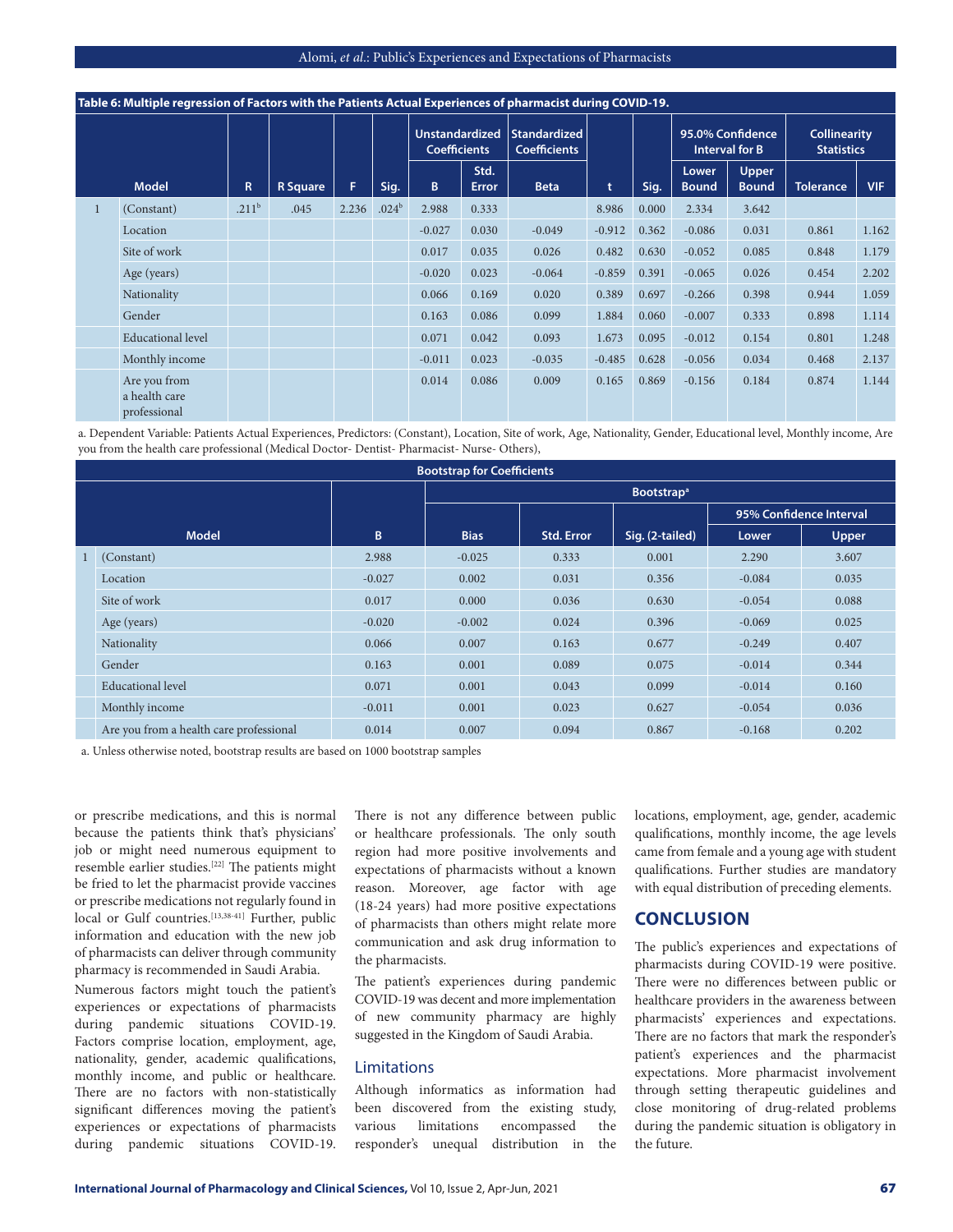|              | Table 7: Multiple regression of Factors with the Patients Actual Expectations of pharmacist during any other pandemic situation. |                   |                 |       |                   |                                              |               |                                     |          |       |                       |                                           |                                          |            |
|--------------|----------------------------------------------------------------------------------------------------------------------------------|-------------------|-----------------|-------|-------------------|----------------------------------------------|---------------|-------------------------------------|----------|-------|-----------------------|-------------------------------------------|------------------------------------------|------------|
|              |                                                                                                                                  |                   |                 |       |                   | <b>Unstandardized</b><br><b>Coefficients</b> |               | Standardized<br><b>Coefficients</b> |          |       |                       | 95.0% Confidence<br><b>Interval for B</b> | <b>Collinearity</b><br><b>Statistics</b> |            |
|              | <b>Model</b>                                                                                                                     | R.                | <b>R</b> Square | F.    | Sig.              | B                                            | Std.<br>Error | <b>Beta</b>                         | t        | Sig.  | Lower<br><b>Bound</b> | <b>Upper</b><br><b>Bound</b>              | <b>Tolerance</b>                         | <b>VIF</b> |
| $\mathbf{1}$ | (Constant)                                                                                                                       | .217 <sup>b</sup> | 0.047           | 2.349 | .018 <sup>b</sup> | 3.460                                        | 0.324         |                                     | 10.668   | 0.000 | 2.823                 | 4.098                                     |                                          |            |
|              | Location                                                                                                                         |                   |                 |       |                   | $-0.006$                                     | 0.029         | $-0.011$                            | $-0.195$ | 0.845 | $-0.063$              | 0.051                                     | 0.862                                    | 1.160      |
|              | Site of work                                                                                                                     |                   |                 |       |                   | $-0.004$                                     | 0.034         | $-0.006$                            | $-0.113$ | 0.910 | $-0.071$              | 0.063                                     | 0.849                                    | 1.178      |
|              | Age (years)                                                                                                                      |                   |                 |       |                   | $-0.050$                                     | 0.023         | $-0.165$                            | $-2.223$ | 0.027 | $-0.094$              | $-0.006$                                  | 0.457                                    | 2.190      |
|              | Nationality                                                                                                                      |                   |                 |       |                   | 0.104                                        | 0.165         | 0.033                               | 0.631    | 0.529 | $-0.220$              | 0.427                                     | 0.943                                    | 1.060      |
|              | Gender                                                                                                                           |                   |                 |       |                   | 0.111                                        | 0.085         | 0.069                               | 1.304    | 0.193 | $-0.056$              | 0.277                                     | 0.901                                    | 1.109      |
|              | <b>Educational level</b>                                                                                                         |                   |                 |       |                   | 0.016                                        | 0.041         | 0.022                               | 0.390    | 0.697 | $-0.065$              | 0.097                                     | 0.803                                    | 1.246      |
|              | Monthly income                                                                                                                   |                   |                 |       |                   | $-0.011$                                     | 0.022         | $-0.036$                            | $-0.498$ | 0.619 | $-0.055$              | 0.033                                     | 0.470                                    | 2.128      |
|              | Are you from<br>a health care<br>professional                                                                                    |                   |                 |       |                   | 0.094                                        | 0.085         | 0.060                               | 1.118    | 0.264 | $-0.072$              | 0.261                                     | 0.875                                    | 1.143      |

a. Dependent Variable: Patients Actual Expectations of pharmacist, Predictors: (Constant), Location, Site of work, Age, Nationality, Gender, Educational level, Monthly income, Are you from the health care professional (Medical Doctor- Dentist- Pharmacist- Nurse- Others),

|                                         |          | <b>Bootstrap for Coefficients</b> |                   |                               |                         |       |
|-----------------------------------------|----------|-----------------------------------|-------------------|-------------------------------|-------------------------|-------|
|                                         |          |                                   |                   | <b>Bootstrap</b> <sup>a</sup> |                         |       |
|                                         |          |                                   |                   |                               | 95% Confidence Interval |       |
| <b>Model</b>                            | B        | <b>Bias</b>                       | <b>Std. Error</b> | Sig. (2-tailed)               | Lower                   | Upper |
| (Constant)                              | 3.460    | 0.011                             | 0.348             | 0.001                         | 2.758                   | 4.161 |
| Location                                | $-0.006$ | $-0.001$                          | 0.026             | 0.822                         | $-0.056$                | 0.046 |
| Site of work                            | $-0.004$ | $-0.001$                          | 0.035             | 0.900                         | $-0.076$                | 0.063 |
| Age (years)                             | $-0.050$ | 0.000                             | 0.025             | 0.044                         | $-0.098$                | 0.000 |
| Nationality                             | 0.104    | $-0.002$                          | 0.168             | 0.516                         | $-0.230$                | 0.429 |
| Gender                                  | 0.111    | 0.000                             | 0.090             | 0.221                         | $-0.067$                | 0.286 |
| Educational level                       | 0.016    | 0.001                             | 0.042             | 0.710                         | $-0.069$                | 0.099 |
| Monthly income                          | $-0.011$ | 0.000                             | 0.023             | 0.616                         | $-0.060$                | 0.034 |
| Are you from a health care professional | 0.094    | $-0.003$                          | 0.088             | 0.292                         | $-0.080$                | 0.267 |

a. Unless otherwise noted, bootstrap results are based on 1000 bootstrap samples

## **ACKNOWLEDGEMENT**

None.

# **CONFLICT OF INTEREST**

The Authors declare that there is no Conflict of Interest

#### Funding

None

## Consent for Publications

Informed consent was obtained from all the participants

## Ethical Approval

This research was exempted from research and ethical committee or an institutional review board (IRB) approval.

https://www.hhs.gov/ohrp/regulations-andpolicy/decision-charts-2018/index.html

## **ABBREVIATIONS**

**MOH:** Ministry of Health; **KSA:** Kingdom of Saudi Arabia; **COVID-19:** Coronavirus; **SPSS:**  Statistical Package of Social Sciences; **JASP:**  Jeffery's Amazing Statistics Program; **Strobe:**  Strengthening the reporting of observational studies in epidemiology statement: guidelines for reporting observational studies; **SFDA:**  Saudi Food and Drug Authority; **CBAHI:** Saudi Central Board for Accreditation of Healthcare Institutions.

# **ORCID ID**

Yousef Ahmed Alomi **https://orcid.** org/0000-0003-1381-628X

## **REFERENCES**

- 1. Ahmad A, Alkharfy KM, Alrabiah Z, Alhossan A. Saudi Arabia, pharmacists and COVID-19 pandemic. J Pharm Policy Pract. 2020;13(1):41. doi: 10.1186/ s40545-020-00243-1, PMID 32670595.
- 2. Algaissi AA, Alharbi NK, Hassanain M, Hashem AM. Preparedness and response to COVID-19 in Saudi Arabia: building on MERS experience. J Infect Public Health. 2020;13(6):834-8. doi: 10.1016/j. jiph.2020.04.016, PMID 32451260.
- 3. Badreldin HA, Raslan S, Almudaiheem H, Alomari B, Almowaina S, Joharji H, *et al*. Pharmacists roles and responsibilities during epidemics and pandemics in Saudi Arabia: an opinion paper from the Saudi Society of clinical pharmacy. Saudi Pharm J. 2020;28(8):1030-4. doi: 10.1016/j. jsps.2020.07.002, PMID 32788836.
- 4. Alshahrani A. Readiness of community pharmacists to play a supportive and advocacy role in the fight against coronavirus disease. Risk Manag Healthc Policy. 2020;13:3121-33. doi: 10.2147/RMHP. S282825, PMID 33380851.
- 5. Assiri A, Iqbal MJ, Gramish J, Assiri A, Meraya A, Alhossan A, *et al*. Pharmacists' satisfaction with their involvement in the management of